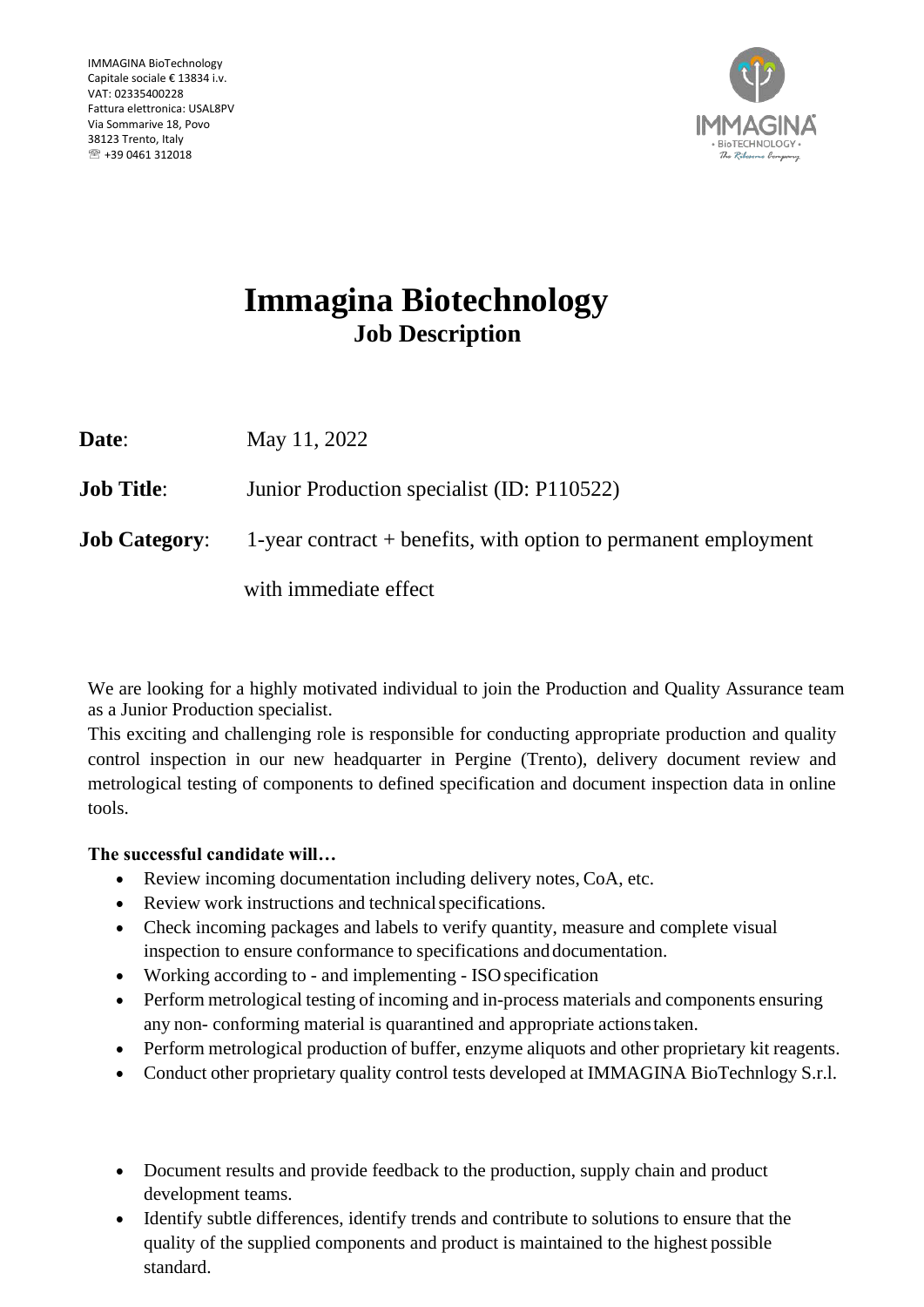IMMAGINA BioTechnology Capitale sociale € 13834 i.v. VAT: 02335400228 Fattura elettronica: USAL8PV Via Sommarive 18, Povo 38123 Trento, Italy  $R$  +39 0461 312018



- Input data in order that quality-based queries can be answered rapidly and accurately and any queries from production answered in a timelymanner.
- Create relevant documentation in the CRM and the production manager system
- Maintain Goods In quality warehouse in a good state, monitor stock and report as necessary.
- Assisting the progression of prototype builds with a view to developing into production assemblies
- Providing support to resolve technical issues, ensuring all investigation work is documented, with the aim to reduce cost and improve reliability, while complying with current quality standards
- Defining and documenting clear written specifications and work instructions to ensure effective and efficient product assembly andtest
- Contributing to driving continuous improvement of the products/technologies
- Any other duties as might be required within the remit and responsibilities of the post.

## **Essential**

#### **Education/Qualifications**

- MSc (or Equivalent experience) with experience in molecular biology
- Undergraduate degree in Biological Science (or related discipline)

#### **What We're Looking For…**

The successful candidate will expect you to have excellent attention to detail, a good English and have good manual dexterity, have excellent interpersonal skills and be able to demonstrate good record keeping. You'll be self-motivated, with effective communications skills that enable you to engage with multi- disciplinary teams within the Company.

We are looking for smart people willing to learn fast.

Please note that no terminology in this advert is intended to discriminate on the grounds of a person's gender, marital status, race, religion, colour, age, disability or sexual orientation. Every candidate will be assessed only in accordance with their merits, qualifications and abilities to perform the duties of the job.

#### **What to expect:**

- Attractive salary and benefits package
- Working in a fast growing and innovative biotech start up
- Being part of an inspiring atmosphere with a young and dynamic team of scientists
- Living in Trento, the heart of Trentino and the dolomites

#### **About Us**

IMMAGINA Biotechnology has been operating since 2014 as a research-driven SME business operating in the sector of Genomics, Proteomics, and Enabling Technology. We develop sophisticated tools to capture ribosomes in an active state and characterize their components. Our technologies allow for simultaneous measurement of newly synthesized proteins and their corresponding RNA templates and deliver the highest level of correlation between gene expression and the proteome.